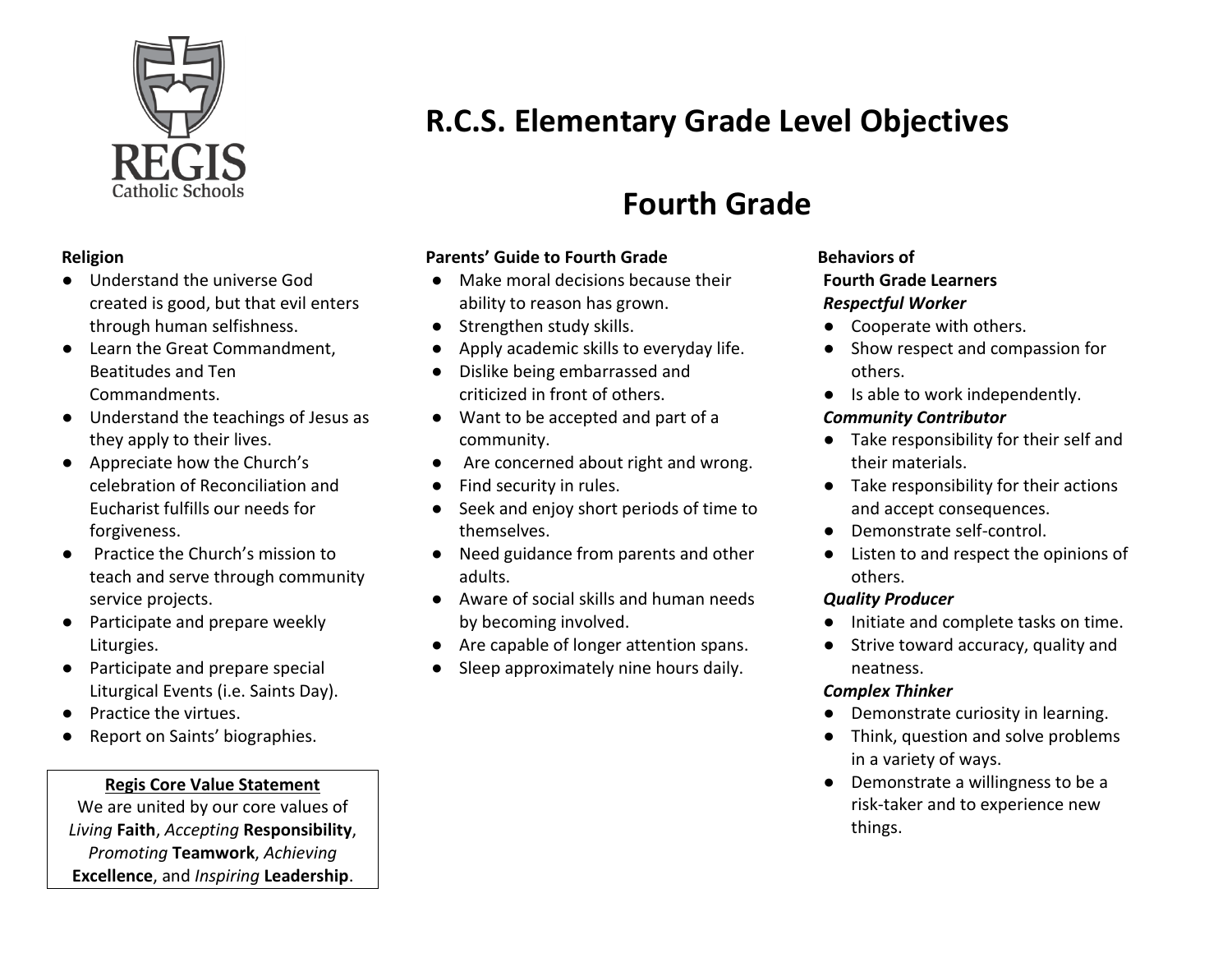#### **Language Arts**

#### *Uses Effective Strategies*

- Use word recognition skills.
- Use comprehension strategies for informational literacy sources.
- Read aloud fluently.

#### *Reads and Interprets Literature*

- Understand how story elements affect each other.
- Summarize and make inferences.
- Locate main idea.
- Reflect and respond to text orally and through written work.

## *Reads to Acquire Information*

- Locate key details in informational texts.
- Use a variety of resources (charts, graphs, tables).

#### *Writing*

- Write effectively to communicate.
- Make contrasts and comparisons.
- Use writing skills in narrative, information, and opinion writing.
- Use appropriate components of writing as a process.
- Incorporate ideas, organization, voice and word choice.
- Create pieces of writing that warrant publishing.
- Use punctuation and capitalization correctly and can apply skills correctly.
- Write in complete sentences and in paragraph format.
- Use parts of speech correctly and effectively.

## *Uses media and technology*

- Use basic word processing skills.
- Make informed judgments about media and projects.
- Use computers to acquire, organize, analyze, and communicate information.
- Create multimedia presentations using technology (i.e. PowerPoint, digital photography and photo editing).

## *Speaking and Listening*

- Read and speak with expression in a variety of situations.
- Speak in a clear and organized manner.
- Identify and implement criteria for effective oral presentations.
- Collaborate with peers on a variety of topics.
- Can listen and follow directions promptly.

## *Participates effectively in discussions*

● Ask appropriate, on-topic questions during the classroom discussion.

## **Mathematics**

## *Mathematical Processes*

- Solve problems using multiple strategies.
- Use mental math strategies.
- Communicate solutions through pictures, words, actions, and numbers.
- Make cross-curricular connections.
- Use a calculator.

## *Number Operations and*

## *Relationships*

- Write numbers in various mathematical forms up to one hundred million.
- Compare whole numbers, fractions and decimals.
- Maintain fluency with addition, subtraction, multiplication and division facts.
- Use basic operations to solve complex mathematical problems. (i.e. long multiplication and division).

#### *Geometry*

- Identify and measure angles.
- Identify and use relationships among lines, segments, rays, points, and polygons.
- Classify shapes by using characteristics.

## *Measurement*

- Identify appropriate units of measurement for length, mass, volume, time and temperature.
- Measure to a specified degree of accuracy.
- Tell, record, and compute elapsed time.

## *Statistics and Probability*

- Create tables and graphs.
- Predict, survey, and find averages.

## *Algebraic Patterns and Relationships*

- Make and test predictions from patterns in algebraic reasoning.
- Recognize, create and extend complex patterns.
- Solve problems with unknowns.
- Write equations to solve real-world problems.
- Use order of operations to solve problems.

## *Fractions*

Recognize, compare, and order equivalent fractions.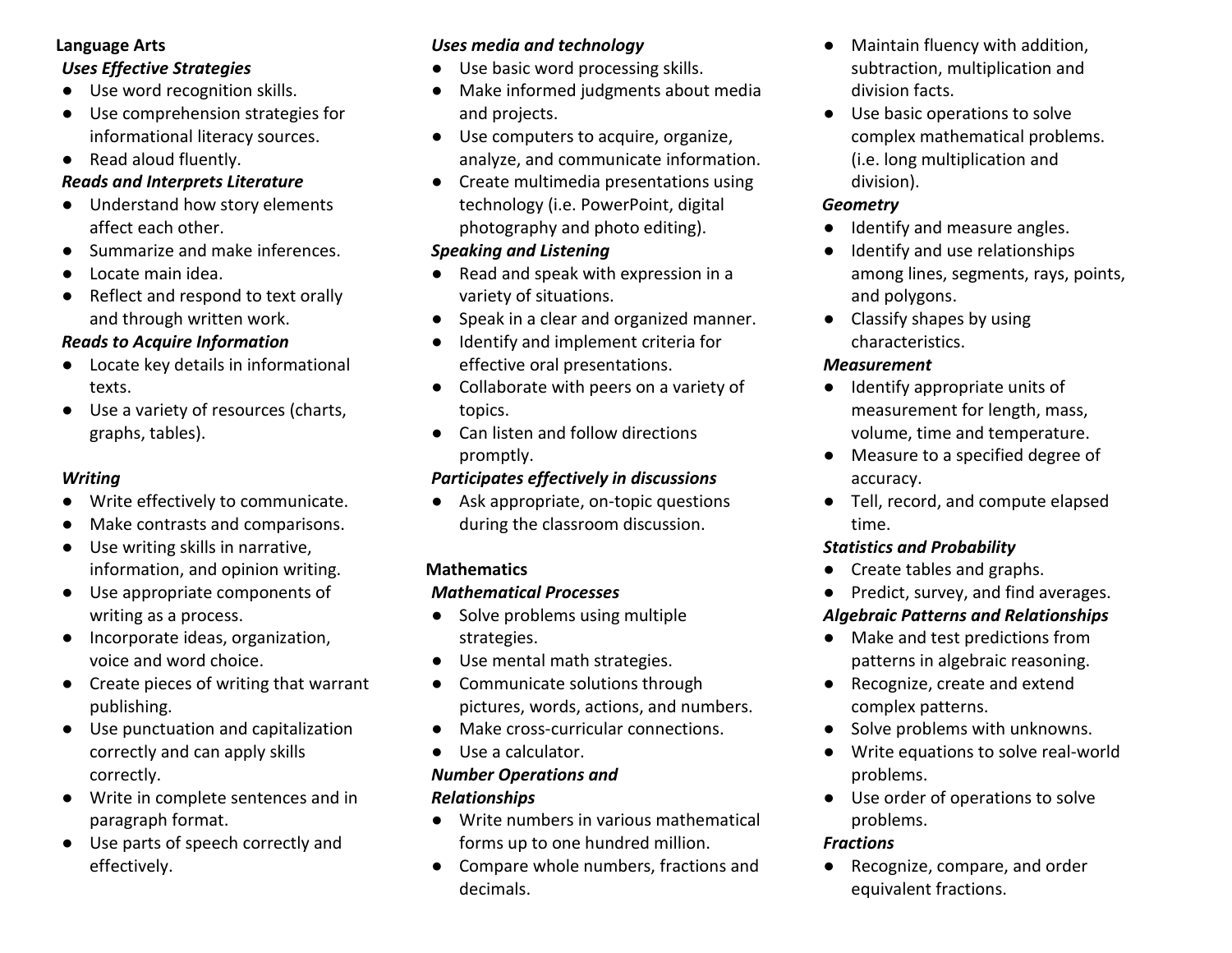- Use fractions to solve real world problems.
- Add and subtract fractions and mixed numbers.

#### **Science**

#### *Science Inquiry*

- Ask scientific questions and create hypotheses.
- Plan and conduct investigations.
- Use tools to gather data.
- Use data to construct reasonable explanations.

## *Physical Science*

- Understand properties of matter.
- Understand forces are a vital part of everyday motions.

## *Earth Science*

- Identify celestial objects noting change in patterns over time.
- Find patterns in cycles in the earth's daily, yearly, and long-term changes.

## *Life Science*

- Understand that plants and animals have different survival needs.
- Describe the interdependence of living things in an ecosystem.

## **Social Studies**

## *Geography: People, Places, and Environment*

- Describe and locate features on maps and globes.
- Describe and give examples of ways people interact with the environment.
- Identify connections between local and global communities.

● Describe ways in which ethnic cultures have and continue to influence the people of Wisconsin.

## *History and Culture: Time/Continuity and Change*

- Identify and describe important events and famous people in Wisconsin.
- Compare and contrast changes in contemporary life with life in the past.

## *Government and Citizenship*

- Explain the basic purpose of government and its role in Wisconsin. *Economics*
- Identify local goods and services that are a part of the global economy and explain their use in WI.
- Describe how economic decisions affect the lives of people in Wisconsin, the U.S. and the world.

## **Art**

- Recognize the importance of negative space.
- Understand and use complimentary colors.
- Understand art connections to other subjects.
- Implement different techniques to produce various effects.
- Continue to demonstrate art skills and techniques to produce quality work.
- Recognize art differences from other cultures and our own.

## **Library**

● Library rules and procedures/new books for the school year.

- How to take care of books.
- Learn about LibraryWorld (online catalog) and the iPad.
- Use websites such as Enchanted Learning and Multnomah.
- Understand and be able to use Badgerlink/Kids Search/Encyclopedia Britannica.
- Use iPad apps that are aligned with Religion (such as Divine Mercy, Mary, Pope, Missio, Laudate).
- Thanksgiving Book.
- Learn about different genres.
- The Dewey Decimal.
- Christmas Book.
- Reference Books/iPad (Encyclopedia, Dictionary, Atlas).
- President's Day Book.
- Almanacs.
- See and See Also References.
- Intellectual Property.
- Online Safety.
- Index, Glossary, Bibliography.
- End of Year Book.
- New Caldecotts/Newbery's.

## **Music**

- Know the notes on the treble clef staff.
- Identify and sing canons, partner songs, and ostinato.
- Include recorder with classroom instruments that are played.
- Continue singing songs using the musical scale in tune.
- Perform rhythms using the correct notes.